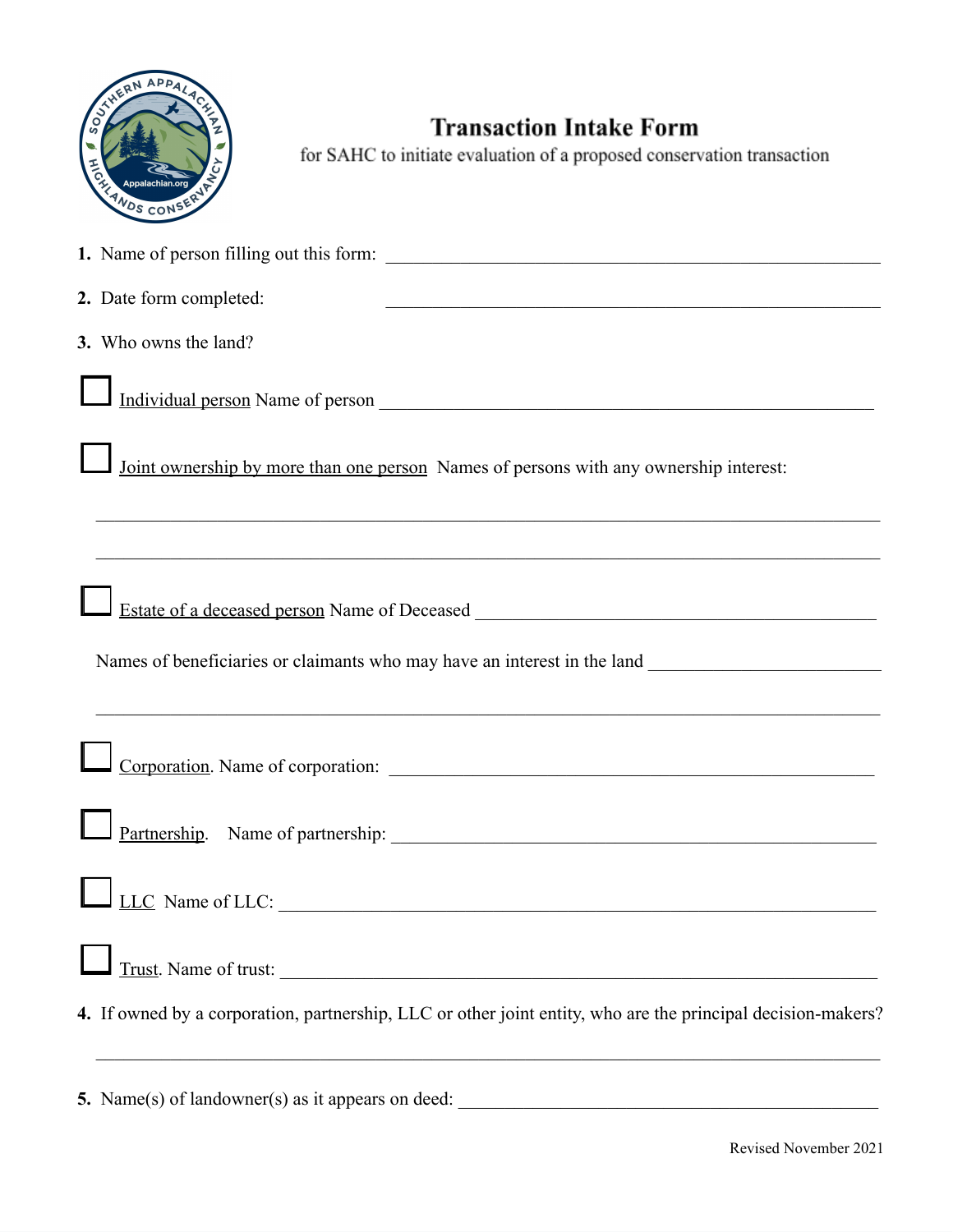| 9. County/Counties in which property is located: _______________________________                                                                                                                                                                                                                                                                   |  |  |  |  |
|----------------------------------------------------------------------------------------------------------------------------------------------------------------------------------------------------------------------------------------------------------------------------------------------------------------------------------------------------|--|--|--|--|
| 10. County Property Identification Number(s) (PIN): _____________________________                                                                                                                                                                                                                                                                  |  |  |  |  |
|                                                                                                                                                                                                                                                                                                                                                    |  |  |  |  |
| 12. Acreage of the property:                                                                                                                                                                                                                                                                                                                       |  |  |  |  |
|                                                                                                                                                                                                                                                                                                                                                    |  |  |  |  |
| 14. Which of the following types of transactions are you considering for the property?                                                                                                                                                                                                                                                             |  |  |  |  |
| Conservation easement This is an agreement between the landowner and SAHC, in which the                                                                                                                                                                                                                                                            |  |  |  |  |
| landowner gives up certain development rights, but continues to own and use the land.<br>A landowner may wish to fully donate a conservation easement, which might make the landowner eligible<br>for a tax benefit. In some cases, SAHC may be able to raise funds to pay a landowner for a portion of the<br>value of the conservation easement. |  |  |  |  |
| $\Box$ Yes $\Box$ No<br>Can you consider a full donation of the conservation easement?                                                                                                                                                                                                                                                             |  |  |  |  |
| Are you considering partial donation of value of the conservation easement? $\Box$ Yes                                                                                                                                                                                                                                                             |  |  |  |  |
| Sale of the property to SAHC. In this scenario, SAHC buys the property and becomes its new owner.                                                                                                                                                                                                                                                  |  |  |  |  |
| A landowner may wish to sell the property to SAHC for less than its appraised fair market value, which<br>can make it easier for SAHC to buy the property and potentially creates a tax benefit for the landowner.                                                                                                                                 |  |  |  |  |
| Can you consider a sale of the property to SAHC for less than its appraised fair market value?                                                                                                                                                                                                                                                     |  |  |  |  |
| Yes<br>$\overline{N}$                                                                                                                                                                                                                                                                                                                              |  |  |  |  |
| Donation or bequest of the property to SAHC. A landowner may wish to donate the property to                                                                                                                                                                                                                                                        |  |  |  |  |

SAHC during their lifetime, or make a gift of the property in their will. This can create a potential tax benefit for the owner.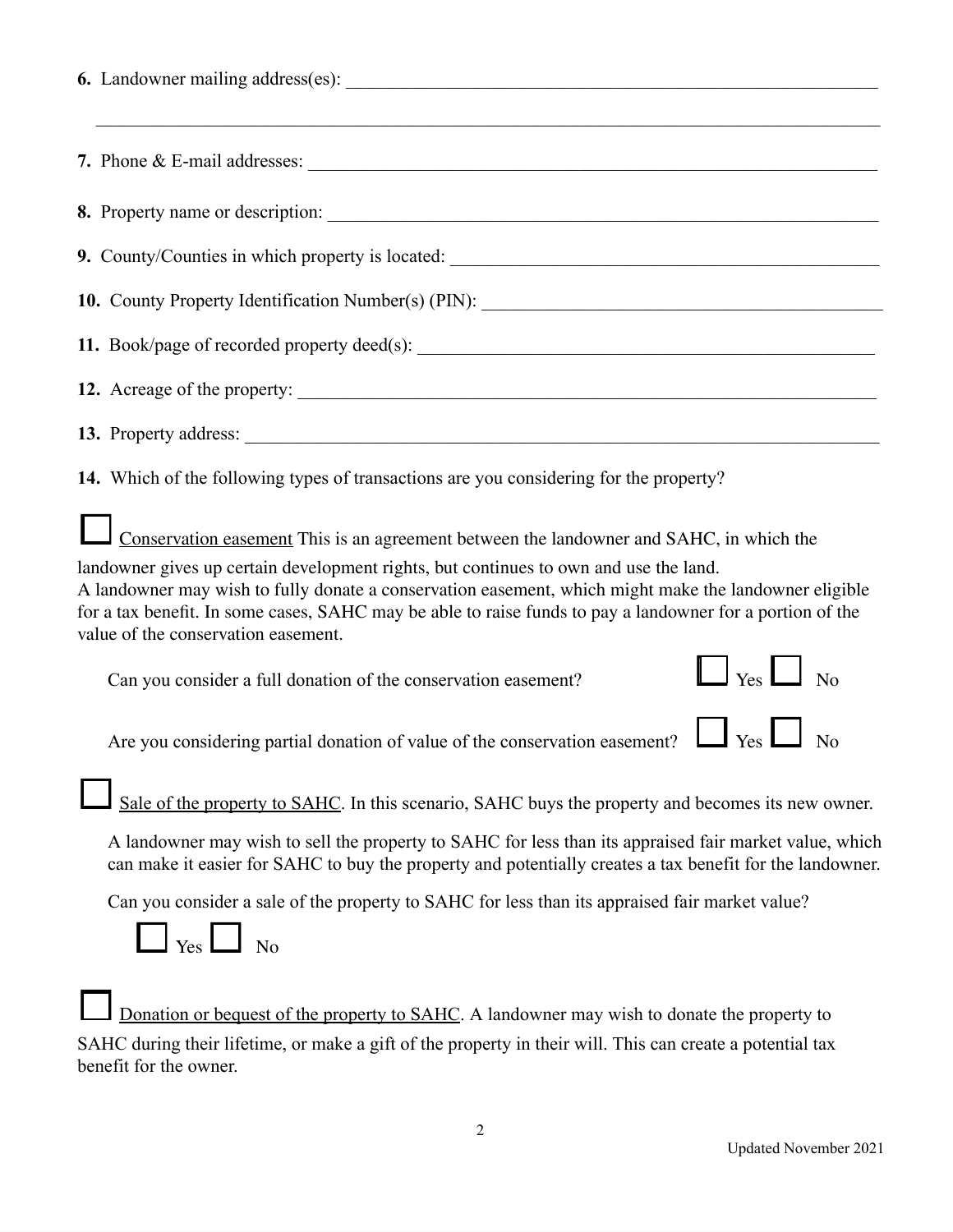| Transfer the property to SAHC, subject to retained life estate. A landowner may wish to sell or donate                                                        |  |  |  |
|---------------------------------------------------------------------------------------------------------------------------------------------------------------|--|--|--|
| the property to SAHC and retain the right to continue to live there and use the property for the rest of<br>their life.                                       |  |  |  |
| Other type of transaction not listed above. Please describe what you are interested in pursuing with us:                                                      |  |  |  |
| 15. What qualities of the property make it a good candidate to be permanently conserved?                                                                      |  |  |  |
| $\Box$ Yes $\Box$ No<br>16. Does the property adjoin land that is already conserved?                                                                          |  |  |  |
| 17. What are your current uses of the property? (Please include number and approx size of structures):                                                        |  |  |  |
| 18. What future uses of the property do you wish to reserve if you place a conservation easement on the<br>property? (include number and size of structures): |  |  |  |
| 19. Is your property in a deferred property tax program?<br>If yes, what land-use category is the deferred tax rate based on?                                 |  |  |  |
| $\Box$ $_{\rm Yes}$ $\Box$<br>$\Box$ No<br>20. Is there a boundary survey for the property?                                                                   |  |  |  |
| $\Box$ Yes $\Box$<br>$\overline{N}$<br>21. Legal Access. Does the property adjoin a state-maintained road?                                                    |  |  |  |
| $\frac{1}{\sqrt{2}}$<br>If no, is there a recorded Right-of-way agreement for the property?                                                                   |  |  |  |
| Please identify the County, Book and Page for the Right-of-way                                                                                                |  |  |  |